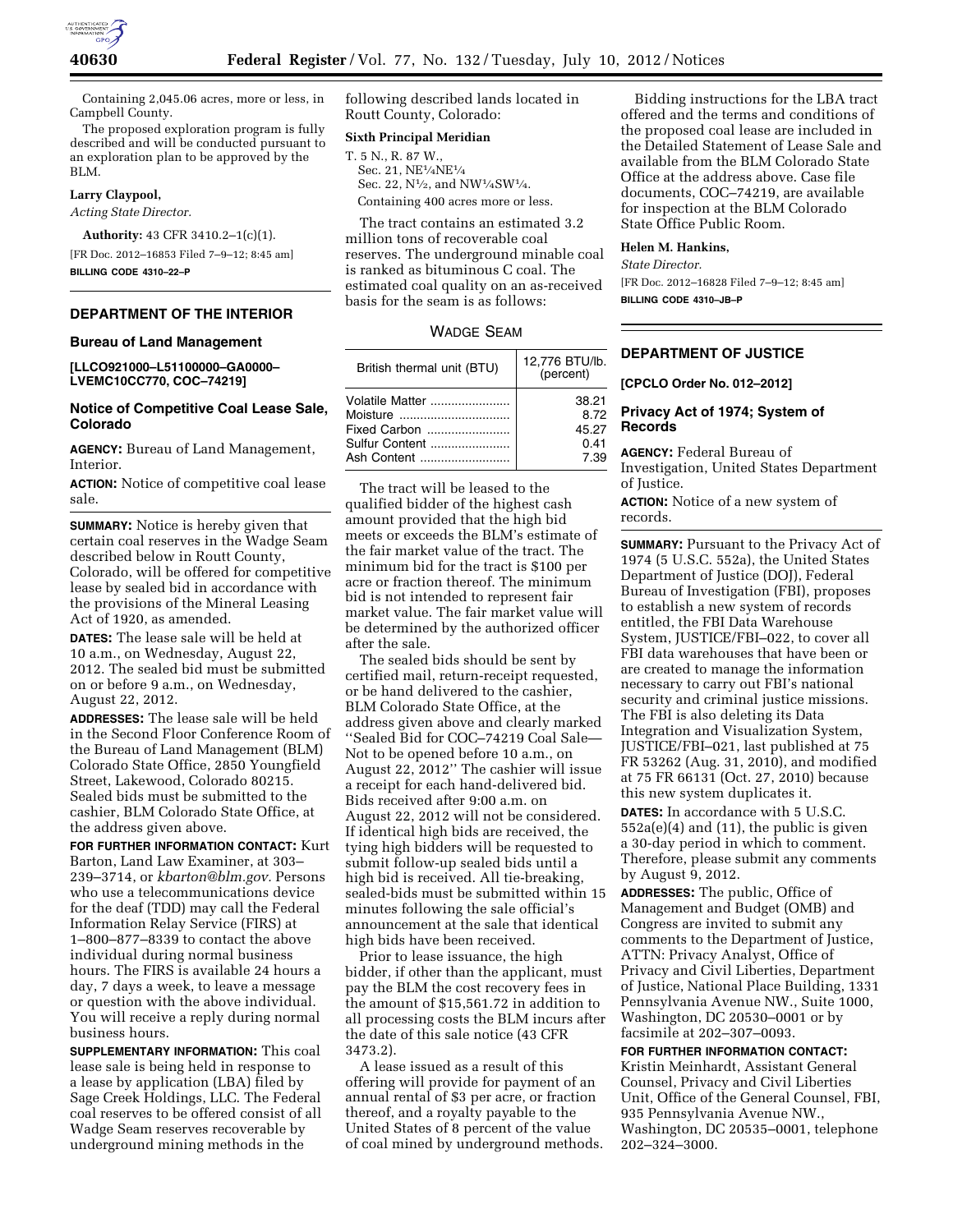**SUPPLEMENTARY INFORMATION:** In an effort to carry out its national security and criminal law enforcement responsibilities, and to more robustly exchange with its partners, the FBI has created data warehouses to maintain information from its own investigative files (currently covered by and maintained in the Central Records System, Justice/FBI–002), public source information, and information lawfully ingested from other government agencies, such as the Departments of Defense, Energy, Homeland Security, State, and Treasury. Data sets ingested into a warehouse from other government agencies have been determined to be responsive to the FBI's missions and particular threats. This SORN will cover all FBI data warehouses, including the Data Mart maintained by the Foreign Terrorist Tracking Task Force (FTTTF), the Investigative Data Warehouse, and the Data Integration and Visualization System.

Data warehouses function as the point of receipt for incoming information and provide repositories where disparate data sets can be compared with each other and with FBI information to provide a more complete picture of potential national security threats or criminal activities. Maintaining the data in warehouses allows users to search across relevant government agency data sets and FBI case information at the same time rather than searching each data set individually. These data warehouses contain much of the same information; however, the FTTTF Data Mart is used primarily to address the FBI's national security mission, IDW facilitates analysis across the major FBI mission areas (and makes searching selected FBI case information easier) and DIVS provides an enhanced and integrated view of FBI information. Queries of the warehouses can yield results in a matter of minutes, which facilitates analysis and provides information for further examination. Query results are used to set leads for investigations and, in appropriate cases, to prepare analytical products for information sharing.

The extraction of useful information from multiple data sets is the kind of work FBI analysts conduct on a daily basis; being able to do this across multiple data sets maintained in the warehouses increases the speed and efficiency of this work which, in turn, contributes to the FBI's ability more readily and effectively to carry out its national security and law enforcement missions.

Because this system contains law enforcement information, the Attorney General is proposing to exempt this

system from certain provisions of the Privacy Act, as permitted by law. As required by the Privacy Act, a proposed rule is being published concurrently with this notice to seek public comment on the proposal to exempt this system.

In accordance with 5 U.S.C. 552a(r), the Department has provided a report to OMB and the Congress on this new system of records.

Dated: June 19, 2012.

# **Nancy C. Libin,**

*Chief Privacy and Civil Liberties Officer, United States Department of Justice.* 

### **JUSTICE/FBI–022**

#### **SYSTEM NAME:**

FBI Data Warehouse System.

## **SECURITY CLASSIFICATION:**

Classified and/or unclassified information.

## **SYSTEM LOCATION:**

Records may be maintained at all locations at which the Federal Bureau of Investigation (FBI) operates or at which FBI operations are supported, including: J. Edgar Hoover Bldg., 935 Pennsylvania Avenue NW., Washington, DC 20535– 0001; FBI Academy and FBI Laboratory, Quantico, VA 22135; FBI Criminal Justice Information Services (CJIS) Division, 1000 Custer Hollow Rd., Clarksburg, WV 26306; FBI Records Management Division, 170 Marcel Drive, Winchester, VA 22602–4843; and FBI field offices, legal attaches, information technology centers, and other components as listed on the FBI's Internet Web site, *[http://www.fbi.gov.](http://www.fbi.gov)*  Some or all system information may also be duplicated at other locations where the FBI has granted direct access for support of FBI missions, for purposes of system backup, emergency preparedness, and/or continuity of operations.

### **CATEGORIES OF INDIVIDUALS COVERED BY THE SYSTEM:**

The following categories of individuals are covered by this system: Individuals who are identified in data maintained in FBI files or obtained by the FBI by authority of law and agreement from other federal, state, local, tribal or foreign government agencies in furtherance of authorized information sharing purposes to carry out the FBI's mission to protect and defend the United States against terrorist and foreign intelligence threats and to enforce U.S. criminal laws. These individuals consist of the following: subjects, suspects, victims, witnesses, complainants, informants, sources, bystanders, law enforcement personnel, intelligence personnel, other

responders, administrative personnel, consultants, relatives, and associates who may be relevant to the investigation or intelligence operation; individuals who are identified in open source information or commercial databases, or who are associated, related, or have a nexus to the FBI's missions; individuals whose information is collected and maintained for information system user auditing and security purposes.

#### **CATEGORIES OF RECORDS IN THE SYSTEM:**

Records may contain investigative and/or intelligence information that has been replicated and/or extracted from other FBI systems; obtained from open source or commercial databases; and lawfully collected by the FBI or other government agencies such as the Departments of Defense, Energy, Homeland Security, State, and Treasury. These records include, but are not limited to, biographical information (such as name, alias, race, sex, date of birth, place of birth, social security number, passport number, driver's license, or other unique identifier, addresses, telephone numbers, physical descriptions, and photographs); biometric information (such as fingerprints); financial information (such as bank account number); location; associates and affiliations; employment and business information; visa and immigration information; travel; and criminal and investigative history, and other data that may assist the FBI in fulfilling its national security and law enforcement responsibilities. Records may also contain information collected and compiled to maintain an audit trail of the activity of authorized users of the system, such as user name and ID.

### **AUTHORITY FOR MAINTENANCE OF THE SYSTEM:**

28 U.S.C. Chapter 33; 18 U.S.C. 2332(b); 28 CFR 0.85; the Uniting and Strengthening America by Providing Appropriate Tools Required to Intercept and Obstruct Terrorism Act of 2001 (USA PATRIOT Act); the Intelligence Reform and Terrorism Prevention Act of 2004 (IRTPA); the Implementing Recommendations of the 9/11 Commission Act of 2007; 42 U.S.C. 3771; the National Security Act of 1947, as amended; Section 603 of the Intelligence Authorization Act of 1990, the Attorney General's Guidelines for Domestic FBI Operations and numerous other statutes, executive orders, and presidential directives.

#### **PURPOSE(S):**

The purpose of the system is to facilitate the FBI's national security and law enforcement missions by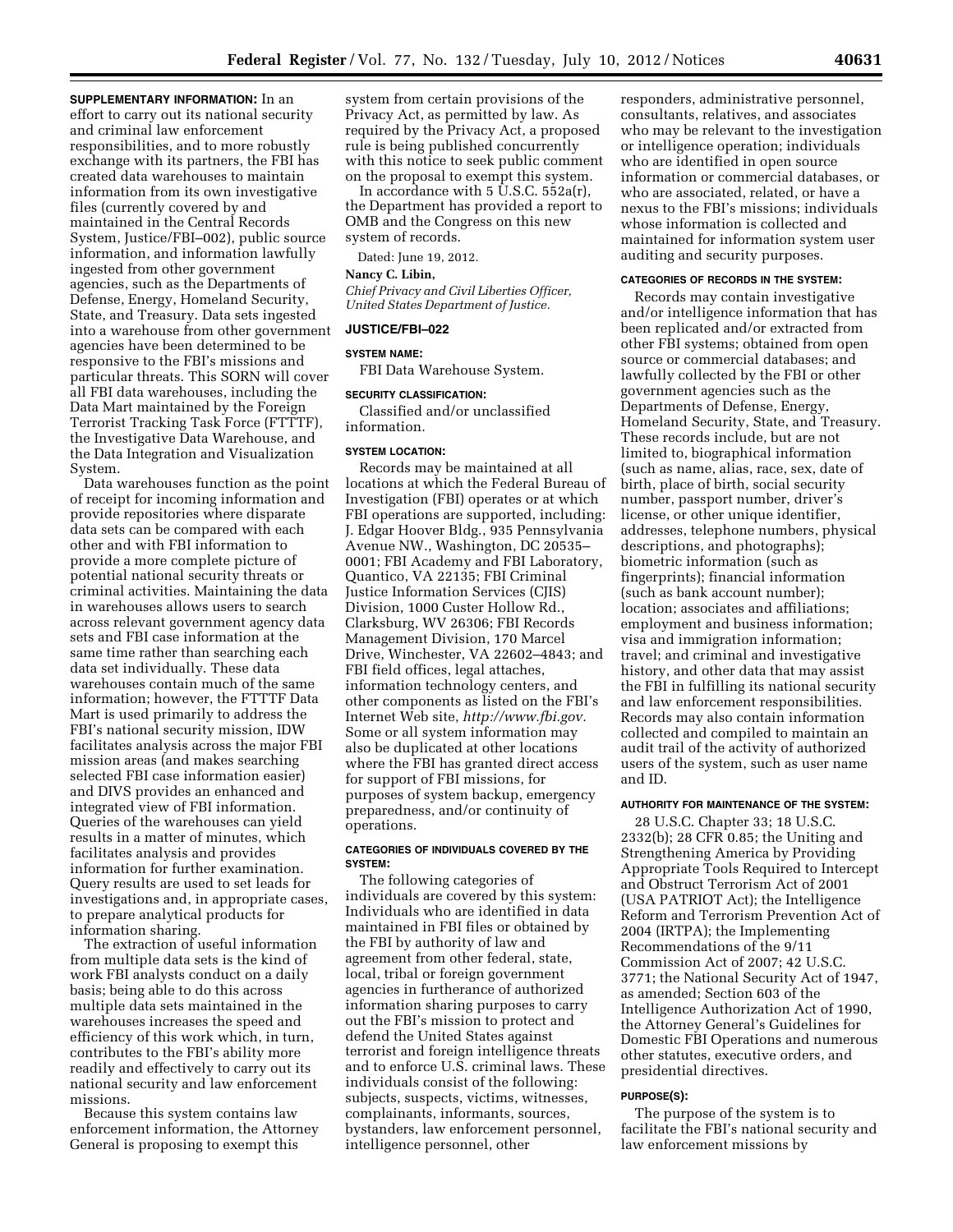establishing centralized data warehouses for the compilation, fusion, storage, and comprehensive analysis of pertinent information that will allow the FBI to develop investigative leads, operational intelligence products and strategic intelligence assessments on new or evolving national security and criminal threats.

#### **ROUTINE USES OF RECORDS MAINTAINED IN THE SYSTEM, INCLUDING CATEGORIES OF USERS AND THE PURPOSES OF SUCH USES:**

In addition to those disclosures generally permitted under 5 U.S.C. 552a(b), records or information in this system may be disclosed as a routine use under 5 U.S.C. 552a(b)(3) as noted below.

(a.) To any criminal, civil, or regulatory law enforcement authority (whether federal, state, local, territorial, tribal, foreign, or international) where the FBI determines the information is relevant to the recipient entity's law enforcement responsibilities.

(b.) Where a record, either alone or in conjunction with other information, indicates a violation or potential violation of law—civil, criminal, or regulatory in nature—the relevant records may be referred to the appropriate federal, state, local, territorial, tribal, or foreign law enforcement authority or other appropriate entity, that is charged with the responsibility of investigating or prosecuting such violation or charged with enforcing or implementing such law.

(c.) To a governmental entity lawfully engaged in collecting law enforcement, law enforcement intelligence, or national security intelligence information for such purposes when determined to be relevant by the FBI/ DOJ.

(d.) To any person, organization, or governmental entity in order to notify them of a potential terrorist threat for the purpose of guarding against or responding to such threat.

(e.) To an agency of a foreign government or international agency or entity where the FBI determines that the information is relevant to the recipient's responsibilities, dissemination serves the best interests of the U.S. Government, and where the purpose in making the disclosure is compatible with the purpose for which the information was collected.

(f.) To any non-governmental entity, including commercial entities, or nonprofit organizations, that are joint participants with or provide support to the FBI and disclosure is consistent with FBI's law enforcement, national security, or intelligence missions.

(g.) To any entity or individual where there is reason to believe the recipient is or could become the target of a particular criminal activity, conspiracy, or other threat, to the extent the information is relevant to the protection of life, health, or property. Information may similarly be disclosed to other recipients who have interests to which the threat may also be relevant, or who may be able to assist in protecting against or responding to the threat.

(h.) To persons or entities where there is a need for assistance in locating missing persons, and where there are reasonable grounds to conclude from available information that disclosure would further the best interests of the individual being sought.

(i.) To appropriate agencies, entities, and persons when (1) The Department suspects or has confirmed that the security or confidentiality of information in the system of records has been compromised; (2) the Department has determined that as a result of the suspected or confirmed compromise there is a risk of harm to economic or property interests, identity theft or fraud, or harm to the security or integrity of this system or other systems or programs (whether maintained by the Department or another agency or entity) that rely upon the compromised information; and (3) the disclosure made to such agencies, entities, and persons is reasonably necessary to assist in connection with the Department's efforts to respond to the suspected or confirmed compromise and prevent, minimize, or remedy such harm.

(j.) To contractors, grantees, experts, consultants, students, or others performing or working on a contract, service, grant, cooperative agreement, or other assignment for the Department of Justice, when necessary to accomplish an agency function related to this system of records.

(k.) To the news media or members of the general public in furtherance of a legitimate law enforcement or public safety function as determined by the Department of Justice and, where applicable, consistent with 28 CFR 50.2. unless it is determined that release of the specific information in the context of a particular case would constitute an unwarranted invasion of personal privacy.

(l.) In an appropriate proceeding before a court, grand jury, or administrative or adjudicative body, when the Department of Justice determines that the records are arguably relevant to the proceeding; or in an appropriate proceeding before an administrative or adjudicative body

when the adjudicator determines the records to be relevant to the proceeding.

(m.) To an actual or potential party to litigation or the party's authorized representative for the purpose of negotiation or discussion of such matters as settlement, plea bargaining, or informal discovery proceedings.

(n.) To such recipients and under such circumstances and procedures as are mandated by federal statute or treaty.

(o.) To a Member of Congress or staff acting upon the Member's behalf when the Member or staff requests the information on behalf of, and the request of, the individual who is the subject of the record.

(p.) To any agency, organization, or individual for the purposes of performing authorized audit or oversight operations of the Department and meeting related reporting requirements.

(q.) To the National Archives and Records Administration (NARA) for purposes of records management inspections conducted under the authority of 44 U.S.C. 2904 and 2906.

(r.) To a former employee of the Department for purposes of: Responding to an official inquiry by a federal, state, or local government entity or professional licensing authority, in accordance with applicable Department regulations; or facilitating communications with a former employee that may be necessary for personnel-related or other official purposes where the Department requires information and/or consultation assistance from the former employee regarding a matter within that person's former area of responsibility.

(s.) To the White House (the President, Vice President, their staffs, and other entities of the Executive Office of the President (EOP)), and, during Presidential transitions, the President-elect and Vice President-elect and their designees for appointment, employment, security, and access purposes compatible with the purposes for which the records were collected by the FBI, e.g., disclosure of information to assist the White House in making a determination whether an individual should be: (1) Granted, denied, or permitted to continue in employment on the White House Staff; (2) given a Presidential appointment or Presidential recognition; (3) provided access, or continued access, to classified or sensitive information; or (4) permitted access, or continued access, to personnel or facilities of the White House/EOP complex. System records may also be disclosed to the White House and, during Presidential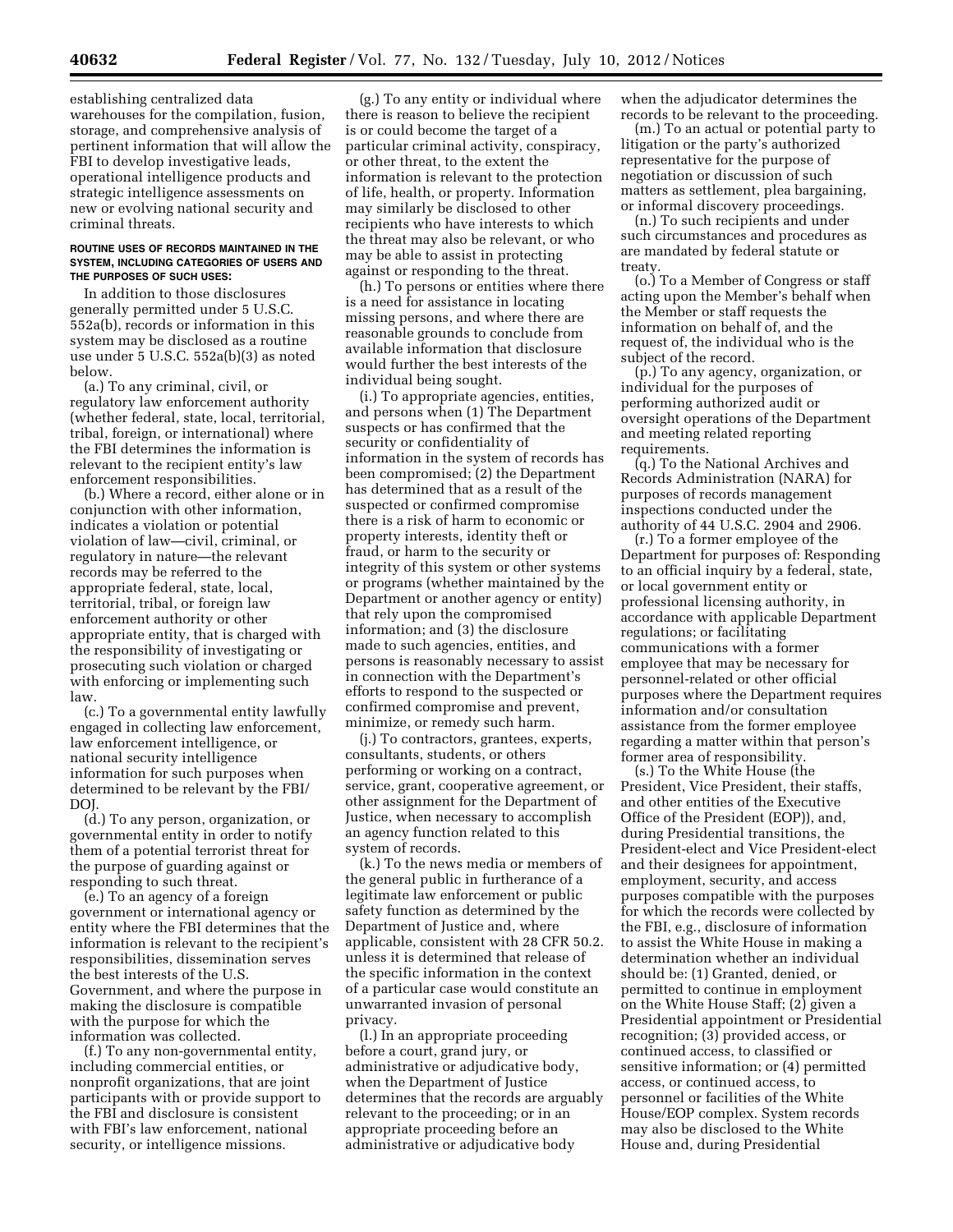transitions, to the President-elect and Vice-President-elect and their designees, for Executive Branch coordination of activities that relate to or have an effect upon the carrying out of the constitutional, statutory, or other official or ceremonial duties of the President, President-elect, Vice-President or Vice-President-elect. System records or information may also be disclosed during a Presidential campaign to a major-party Presidential candidate, including the candidate's designees, to the extent the disclosure is reasonably related to a clearance request submitted by the candidate for the candidate's transition team members pursuant to Section 7601 of the Intelligence Reform and Terrorism Prevention Act of 2004, as amended.

(t.) To complainants and/or victims to the extent deemed necessary by the DOJ to provide such persons with information and explanations concerning the progress and/or results of the investigations or cases arising from the matters of which they complained and/or of which they were a victim.

(u.) To appropriate officials and employees of a federal agency or entity that requires information relevant to a decision concerning the hiring, appointment, or retention of an employee; the assignment, detail, or deployment of an employee; the issuance, renewal, suspension, or revocation of a security clearance; the execution of a security or suitability investigation; the letting of a contract; or the issuance of a grant or benefit.

(v.) To federal, state, local, tribal, territorial, foreign, or international licensing agencies or associations, when the Department determines the information is relevant to the suitability or eligibility of an individual for a license or permit.

(w.) To designated officers and employees of state, local, territorial, or tribal law enforcement or detention agencies in connection with the hiring or continued employment of an employee or contractor, where the employee or contractor would occupy or occupies a position of public trust as a law enforcement officer or detention officer having direct contact with the public or with prisoners or detainees, to the extent that the information is relevant to the recipient agency's decision.

(x.) To such agencies, entities, and persons as the DOJ deems appropriate and relevant to ensure the continuity of government functions in the event of any actual or potential disruption of normal government operations. This use encompasses all manner of such

situations in which government operations may be disrupted, including: Military, terrorist, cyber, or other attacks, natural or manmade disasters, and other national or local emergencies; inclement weather and other acts of nature; infrastructure/utility outages; failures, renovations, or maintenance of buildings or building systems; problems arising from planning, testing or other development efforts; and other operational interruptions. This also includes all related pre-event planning, preparation, backup/redundancy, training and exercises, and post-event operations, mitigation, and recovery.

(y.) To any person or entity, if deemed by the DOJ to be necessary to elicit information or cooperation from the recipient for use by the DOJ in the performance of an authorized law enforcement, national security, or intelligence function.

### **DISCLOSURE TO CONSUMER REPORTING AGENCIES:**

None.

### **POLICIES AND PRACTICES FOR STORING, RETRIEVING, ACCESSING, RETAINING, AND DISPOSING OF RECORDS IN THE SYSTEM:**

#### **STORAGE:**

Computerized records are stored electronically on hard disk, removable storage devices or other digital media. Some information may be retained in hard copy format and stored in individual file folders and file cabinets with controlled access, and/or other appropriate GSA-approved security containers.

#### **RETRIEVABILITY:**

Information is retrieved by name or other identifying information. Some methods of retrieval will not identify an individual but only a set of circumstances that may lead to the identification of an individual.

### **SAFEGUARDS:**

Records are maintained in secure, restricted areas and are accessed only by authorized personnel. Physical security protections include guarded and locked facilities requiring badges and passwords for access and other physical and technological safeguards (such as role-based access and strong passwords) to prevent unauthorized access. All visitors must be accompanied by authorized staff personnel at all times. Highly classified or sensitive privacy information is electronically transmitted on secure lines and in encrypted form to prevent interception and interpretation. Users accessing system components through mobile or portable computers or electronic devices such as

laptop computers, multi-purpose cell phones, and personal digital assistants (PDAs) must comply with the FBI's remote access policy, which requires encryption. All FBI employees receive a complete background investigation prior to being hired. Other persons with authorized access to system records receive comparable vetting. All personnel are required to undergo privacy and annual information security training, and are cautioned about divulging confidential information or any information contained in FBI files. Failure to abide by this provision violates DOJ regulations and may violate certain civil and criminal statutes providing for penalties of fine or imprisonment or both. As a condition of employment, FBI personnel also sign nondisclosure agreements which encompass both classified and unclassified information and remain in force even after FBI employment. Employees who resign or retire are also cautioned about divulging information acquired in their FBI jobs.

#### **RETENTION AND DISPOSAL:**

Records in this system are maintained and disposed of in accordance with appropriate authority of the National Archives and Records Administration.

#### **SYSTEM MANAGER AND ADDRESS:**

Director, Federal Bureau of Investigation, 935 Pennsylvania Avenue NW., Washington, DC 20535–0001.

#### **NOTIFICATION PROCEDURE:**

Same as ''RECORD ACCESS PROCEDURES,'' below.

#### **RECORD ACCESS PROCEDURES:**

The Attorney General has exempted this system of records from the notification, access, and contest procedures of the Privacy Act. These exemptions apply only to the extent that the information in this system is subject to exemption pursuant to 5 U.S.C. 552a(j) and/or (k). Where compliance would not appear to interfere with or adversely affect the purposes of the system, or the overall law enforcement/ intelligence process, the applicable exemption (in whole or in part) may be waived by the FBI in its sole discretion.

All requests for access should follow the guidance provided on the FBI's Web site at *[http://foia.fbi.gov/](http://foia.fbi.gov/requesting_records.html)  requesting*\_*[records.html.](http://foia.fbi.gov/requesting_records.html)* Individuals may mail, fax, or email a request, clearly marked ''Privacy Act Request,'' to the Federal Bureau of Investigation, Attn: FOI/PA Request, Record/Information Dissemination Section, 170 Marcel Drive, Winchester, VA 22602–4843; Fax: 540–868–4995/6/7; Email: (scanned